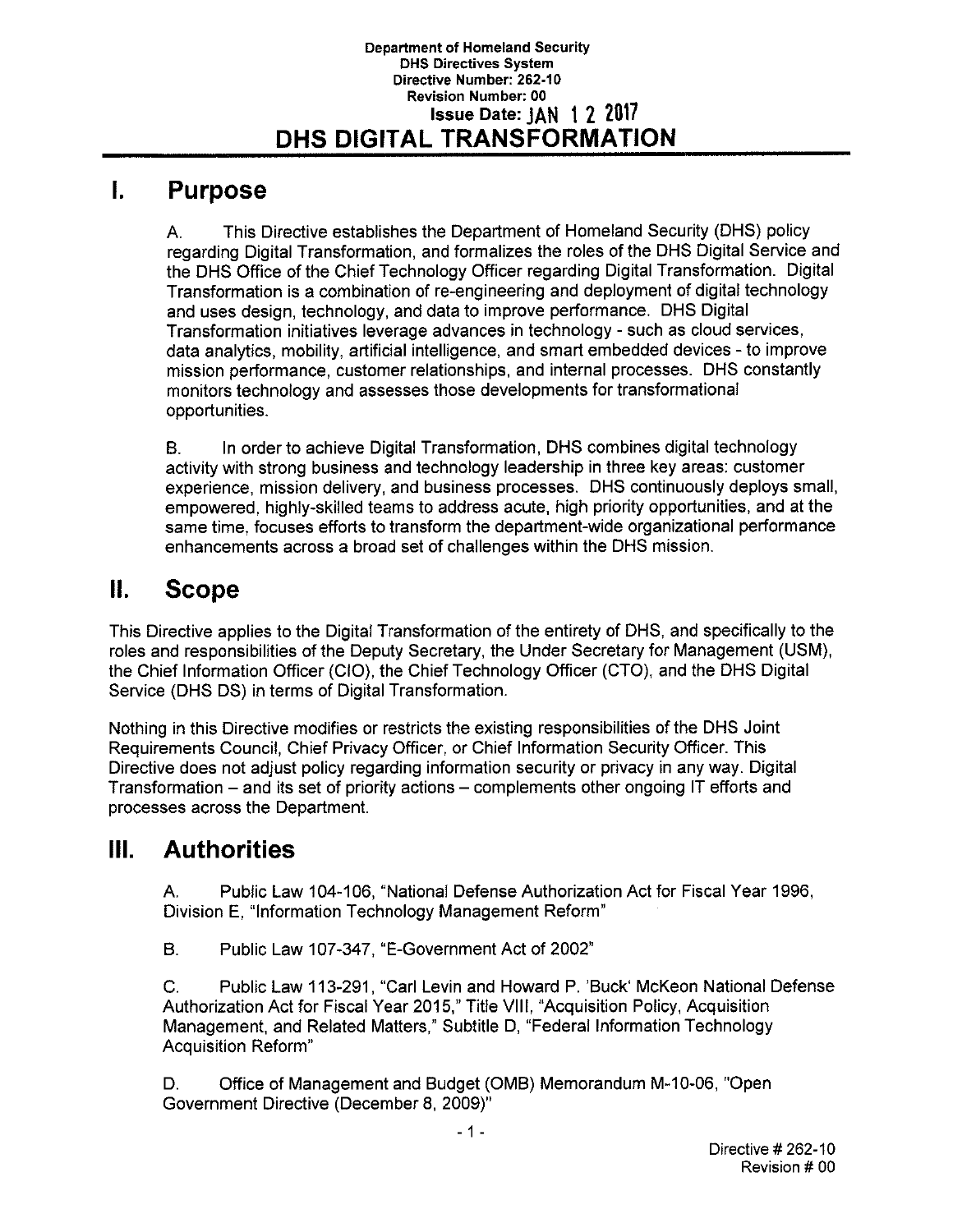E. 0MB Memorandum M-10-22, "Guidance for Online Use of Web Measurement and Customization Technologies (June 25, 2010)"

F. 0MB Memorandum M-11-24, "Implementing Executive Order 13571 on Streamlining Service Delivery and Improving Customer Service (June 13, 2011)"

G. 0MB Memorandum M-13-13, "Open Data Policy-Managing Information as an Asset (May 9, 2013)"

H. 0MB Memorandum M-17-06, "Policies for Federal Agency Public Website and Digital Services (November 8, 2016)"

I. OMB Circular A-130, "Managing Information as a Strategic Resource (July 28, 2016)"

J. 0MB, "Digital Government: Building a 21st Century Platform to Better Serve the American People"

K. 0MB, "Digital Services Playbook (August 11, 2014)"

L. DHS Delegation 04000, "Delegation for Information Technology"

# **IV. Responsibilities**

## A. The **Transformation Executive Council (TEC/:**

1. Consists of the Deputy Secretary, USM, CIO, CTO, and the Executive Director of DHS DS.

2. Establishes priorities and resource allocation for Digital Transformation initiatives across the Department.

3. Reviews progress, directs necessary policy changes, and ensures collaboration and support from all relevant stakeholders.

## B. The **Deputy Secretary:**

1. Serves as the Chair of the TEC.

2. Is the senior executive responsible for Digital Transformation.

3. Meets regularly with TEC members to review progress and provide direction for all relevant activities.

4. Serves as the executive sponsor of DHS DS.

5. Interviews and selects the Executive Director of DHS DS in conjunction with the USM, CIO, CTO, and U.S Digital Service Headquarters in 0MB.

## C. The **USM:**

1. Serves as the Deputy Chair of the TEC.

2. Reviews progress and prioritizes Digital Transformation for mission support operations and processes.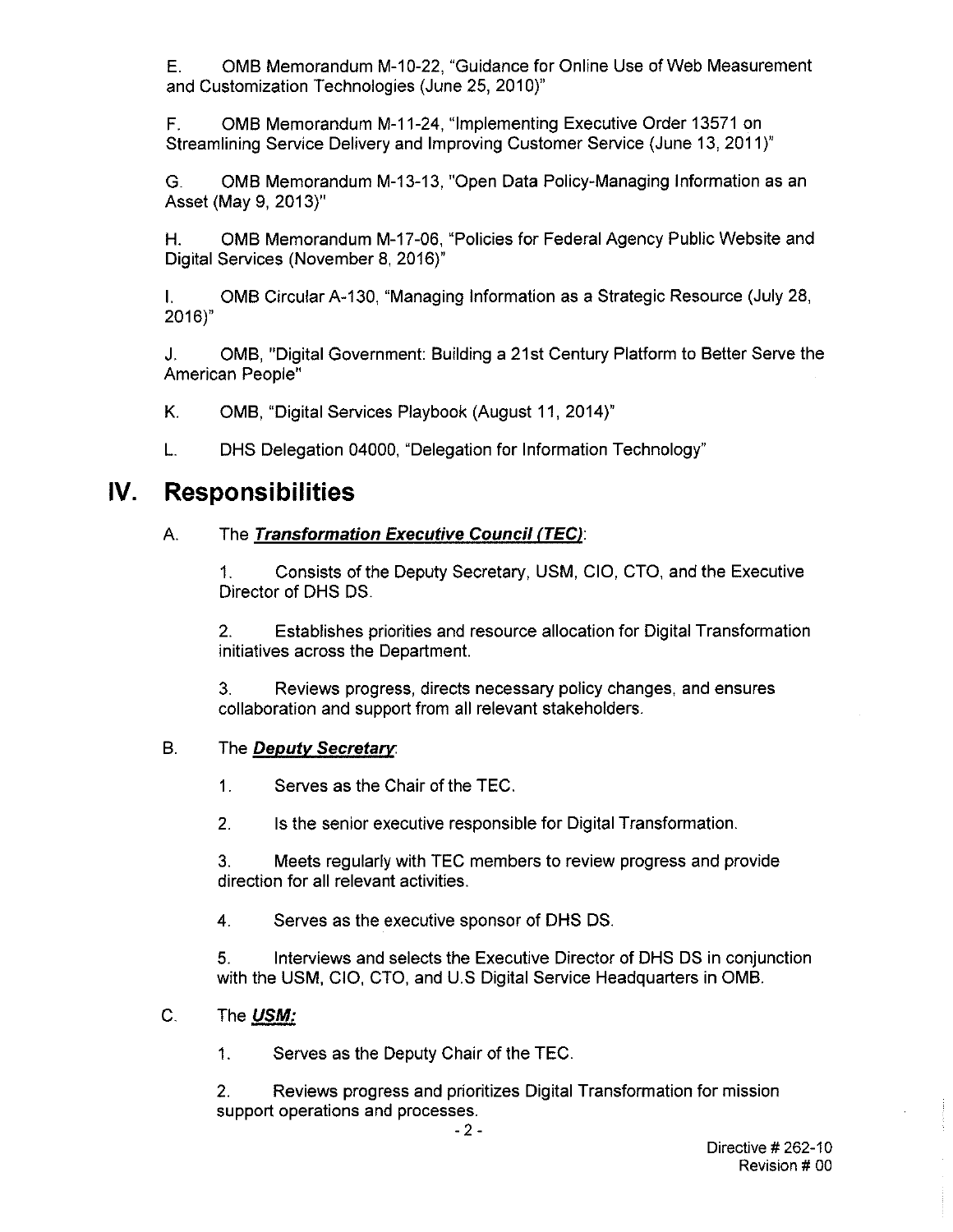3. Leverages Management Directorate authorities, such as acquisition programs and investment decisions, to support TEC initiatives.

4. Facilitates an experience for digital talent candidates (for critical roles in the Office of the Chief Technology Officer, OHS Digital Service, and other organizations) that matches or exceeds candidate experiences for private sector digital roles, to include frequent and clear communication, efficient timelines for hiring actions, and providing new digital staff with modern collaboration tools and equipment.

#### D. The **CIO:**

1. Oversees the management of Digital Transformation within the Department;

2. Reviews progress towards Digital Transformation for all programs and processes across the CIO community and prioritizes OHS HQ resources; and

3. Leverages the CIO's statutory authorities to support and enable TEC initiatives.

#### E. The **CTO:**

1. Supports Digital Transformation by developing prioritized initiatives for consideration, as approved by the TEC.

2. Develops and manages the following capabilities within the Office of the CTO a part of the Office of the CIO, in support of Digital Transformation:

A. Digital Innovation: Continuously monitors the state of modern and emerging digital technologies across the public and private sectors. Develops, maintains, and shares expertise and knowledge in relevant technology domains. Identifies and incubates key technology products and solutions aligned with mission needs, and facilitates operationalization within OHS.

B. Enterprise Architecture (EA): Obtains and maintains visibility into all mission and capability portfolios to assist in the identification of gaps and opportunities, and development of Digital Transformation roadmaps. Enables leadership to prioritize available resources to support mission functions and ensures that mission requirements drive technology investments.

C. Program Oversight & Support: Engages mission programs, leveraging oversight and collaboration mechanisms to guide decisions towards digital transformation goals. Provides expertise and resources to help programs improve outcomes, while encouraging innovation and modern best practices. Provides program-level support for 'interventions' in acutely troubled programs.

D. Process & Organizational Change: Leverages technology, data, and design to re-engineer and automate key processes, to improve collaboration and productivity, and to provide an in-depth understanding of mission needs gained through Program Oversight and EA. Drives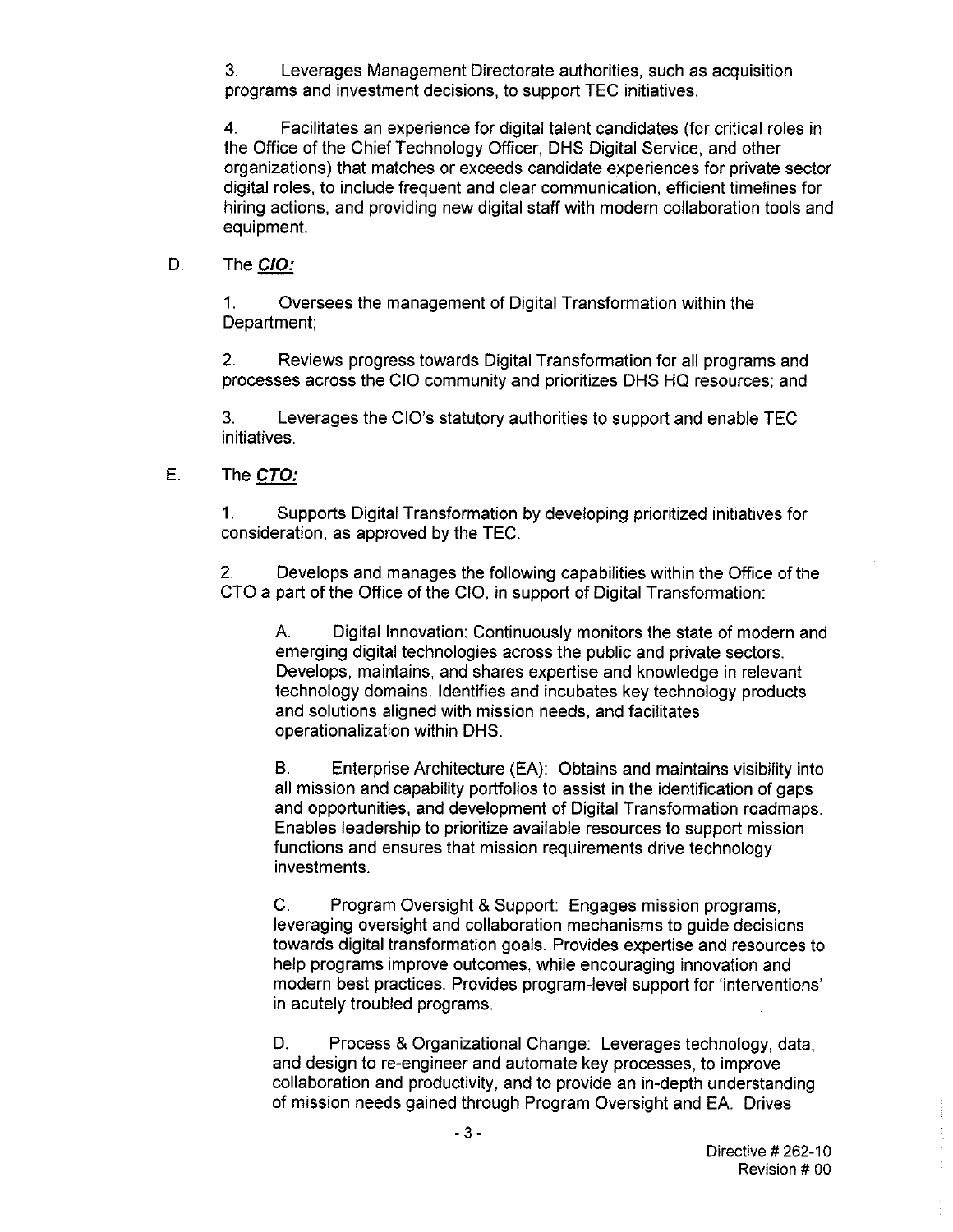changes in policy and organizational structures to support other elements of the Digital Transformation.

E. Digital Talent: In cooperation with Human Capital personnel and processes, facilitates the recruitment, selection, placement, and empowerment of a skilled digital workforce through modern tools and work environments.

## F. The **Executive Director, DHS Digital Service:**

1. Drives the transformation of DHS's most critical public-facing transactional services through technology, data, and design. OHS OS is organized around a small number of Service Areas, which are broadly defined by how different groups of people interact with OHS and the Federal Government at large, rather than focusing on specific Components, Programs, or IT systems. Each Service Area employs small, semi-autonomous teams of Digital Services Experts to engage with existing programs and teams and to share private sector best practices, coordinate across programs and systems that serve the same users, and start new initiatives as appropriate.

2. In conjunction with the CIO and CTO, incubates the development of common infrastructure to enable digital services across OHS to succeed. This may include pilot programs in digital service acquisition, shared services, and IT infrastructure and operations, with the intent to transfer successful pilot programs to other offices to continue operations.

3. In support of the Digital Talent function, helps recruit top software engineers, product managers, and designers from the private sector for termlimited tours of duty in OHS DS and other roles across OHS. The Executive Director serves in a term-limited executive position to ensure knowledge of current private sector best practices.

4. Reports daily to the CIO and manages OHS DS as the OHS branch of the United States Digital Service (USDS). OHS OS is an office within the OCIO and the OHS branch of USDS. Acts as DHS's primary liaison to USDS Headquarters and other departments' Digital Service teams.

5. Collaborates closely with the CIO, CTO, and Component CIOs in support of an integrated approach to Digital Transformation in accordance with relevant federal requirements.

### G. The **Component Heads:**

1. Ensure alignment and support of OHS-wide Digital Transformation activities and those within their Components.

2. Ensure Component Chief Information Officers are empowered and enabled to support and participate in Digital Transformation activities.

3. Ensure programs are empowered and enabled to support and participate in Digital Transformation activities.